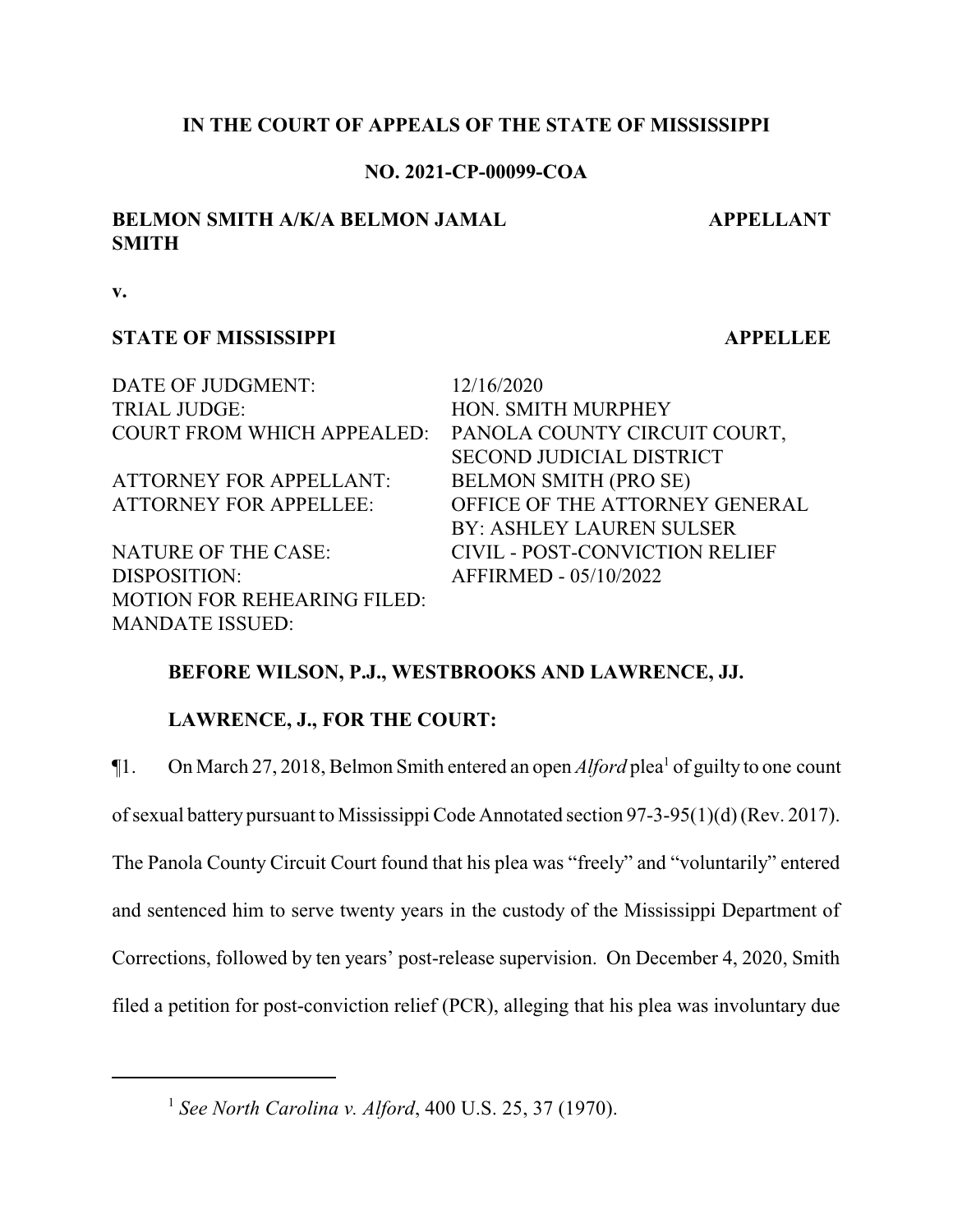to his alleged diminished mental capacity. <sup>2</sup> The trial court summarily denied Smith's PCR petition without a hearing, and he appealed. Finding no error, we affirm the trial court's judgment.

#### **STANDARD OF REVIEW**

¶2. Mississippi Code Annotated section 99-39-11(2) (Rev. 2020) provides that the trial court may summarily dismiss a PCR motion "[i]f it plainly appears from the face of the motion, any annexed exhibits and the prior proceedings in the case that the movant is not entitled to any relief." The movant bears the burden of proving that he is entitled to relief. Miss. Code Ann. § 99-39-23(7) (Rev. 2020). "When reviewing a trial court's denial or dismissal of a motion for PCR, we will only disturb the trial court's factual findings if they are clearly erroneous . . . ." *Chapman v. State*, 167 So. 3d 1170, 1172 (¶3) (Miss. 2015). We review questions of law de novo. *Id*.

#### **ANALYSIS**

¶3. Smith's argument on appeal is twofold. First, he argues that because of his "history of mental illness" and diagnosis of schizophrenia, he was entitled to a competency hearing prior to his plea. Second, he argues that because no competency hearing was conducted, his guilty plea was involuntary.

¶4. Mississippi Rule of Criminal Procedure 12.1(a) states that "[t]here is a presumption

<sup>&</sup>lt;sup>2</sup> Smith also argued in his petition that his counsel was ineffective for failing to request a mental evaluation. However, he did not raise that issue on appeal.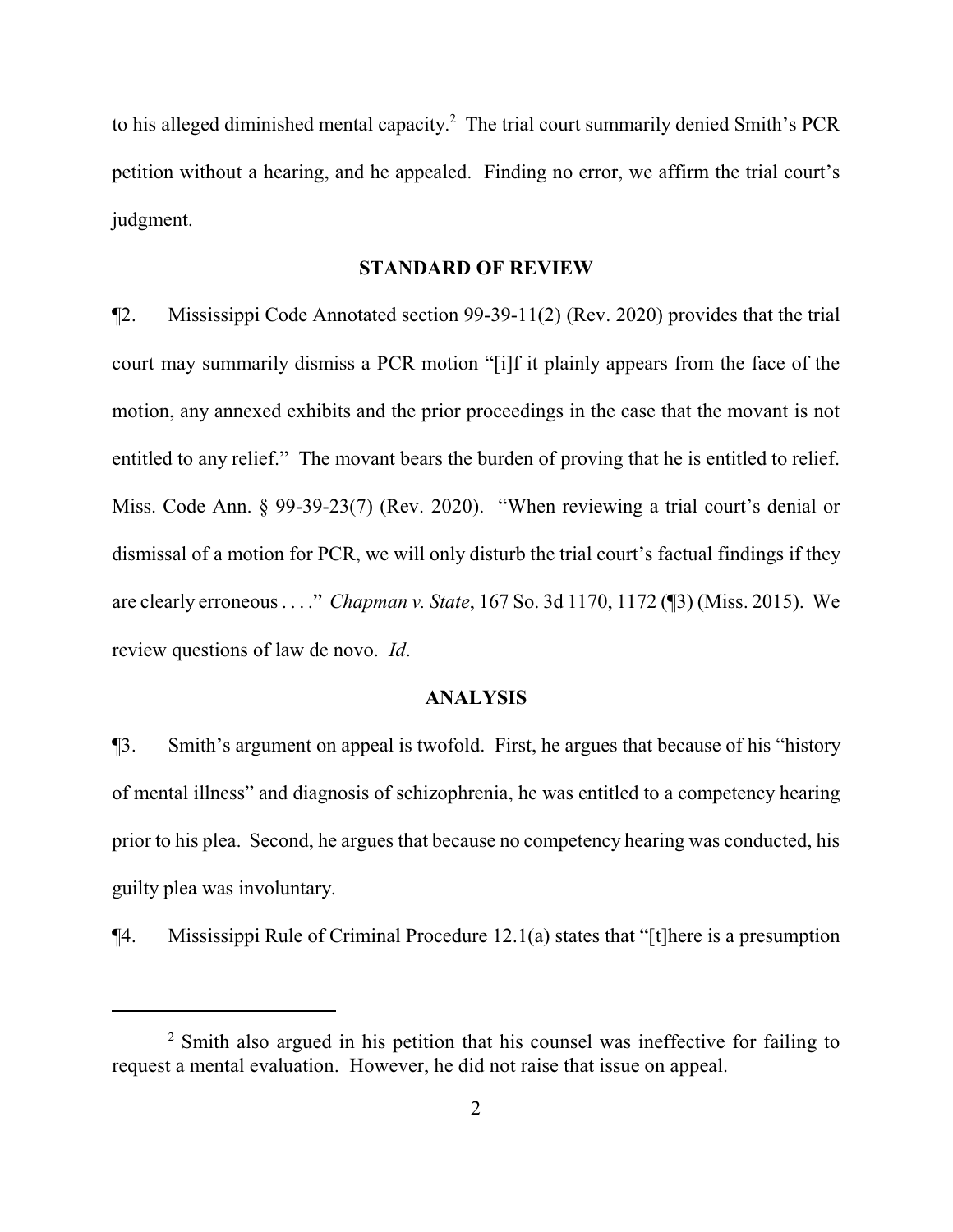of mental competency." "[T]he defendant bears the burden to prove 'by substantial evidence that he or she is mentally incompetent to stand trial.'" *Pitchford v. State*, 240 So. 3d 1061, 1067 (¶32) (Miss. 2017) (quoting *Evans v. State*, 725 So. 2d 613, 660 (¶180) (Miss. 1997)). "In order to be deemed mentally competent, a defendant must have the ability to perceive and understand the nature of the proceedings, to communicate rationally with the defendant's attorney about the case, to recall relevant facts, and to testify in the defendant's own defense, if appropriate." MRCrP 12.1(a).

 $\P$ 5. Further, Mississippi Rule of Criminal Procedure 12.2(a) provides that "[i] f at any time before or after indictment, the court, on its own motion or the motion of any party, has reasonable grounds to believe that the defendant is mentally incompetent, the court shall order the defendant to submit to a mental examination." MRCrP 12.2(a). Here, neither the State nor either of Smith's attorneys (a public defender and subsequently hired private counsel) filed a motion with the court requesting a competency hearing.

¶6. Trial courts have the discretion to decide whether reasonable ground exists to believe a defendant is incompetent to proceed. *Harden v. State*, 59 So. 3d 594, 601 (¶14) (Miss. 2011). The relevant question is whether "the trial judge received information which, objectively considered, should reasonably have raised a doubt about [the] defendant's competence and alerted him to the possibility that the defendant could neither understand the proceedings, appreciate their significance, nor rationally aid his attorney in his defense[.]" *Goff v. State*, 14 So. 3d 625, 644 (¶66) (Miss. 2009).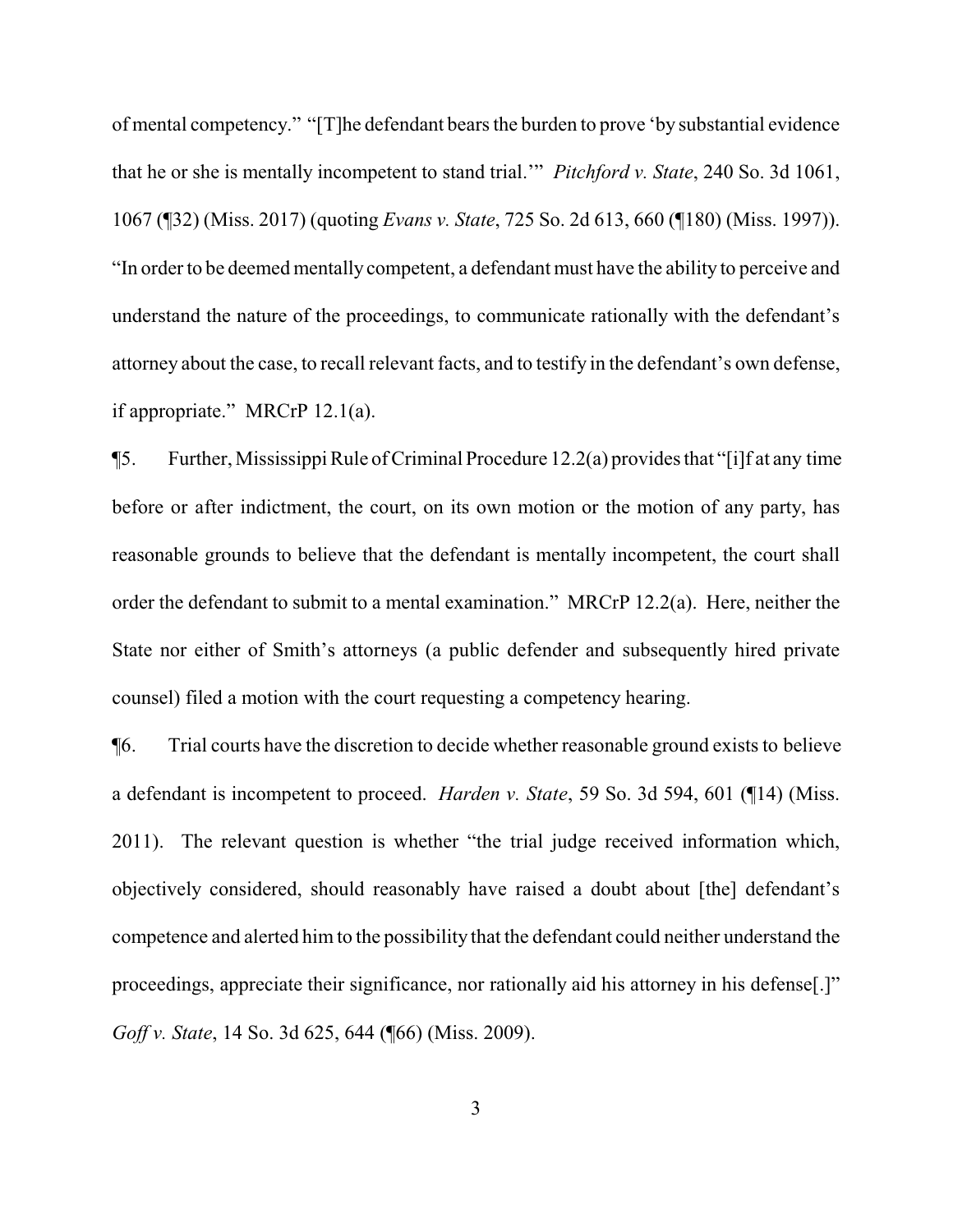¶7. In its order denying the relief requested in Smith's petition, the trial court noted that it had presided over Smith's pre-trial hearings and his plea colloquy. The trial court determined, in pertinent part:

While there is some indication from the record that Smith cannot read and has previously been institutionalized for behavioral issues, there is no evidence whatsoever to suggest that Smith was incompetent to stand trial. Throughout the course of pre-trial proceedings, which included a lengthy discussion on the record regarding plea offers and Smith's request for a trial by jury, as well as a lengthy plea and sentencing hearing, Smith appeared to this [c]ourt to perceive and understand the nature and significance of the proceedings, was oriented to time and place, and was able to rationally communicate with the [c]ourt and his attorney. Neither Smith nor his two attorneys . . . ever requested a mental evaluation or even suggested the need for one. Smith made no arguments and presented no witnesses or evidence to this [c]ourt to suggest that he was incompetent despite a lapse of approximately eleven months between his indictment and the date of his plea.

The trial court further noted that Smith failed to offer any evidence of mental incompetency

in his PCR petition "beyond his own conclusory allegation of 'mental problems.'"<sup>3</sup>

¶8. The trial court's conclusions are supported by the record, particularly Smith's plea petition and plea colloquy. In Smith's plea petition, he acknowledged that he was "mentally competent to make this petition." Additionally, he acknowledged that he was "not under the influence of drugs or alcohol nor suffering from any mental disease or emotional problem." Smith further acknowledged that he was entering his guilty plea "freely and voluntarily and of [his] own accord and with full understanding of all matters set forth in the indictment [and

<sup>&</sup>lt;sup>3</sup> There were no medical records or affidavits attached to the petition, which was filed in the trial court.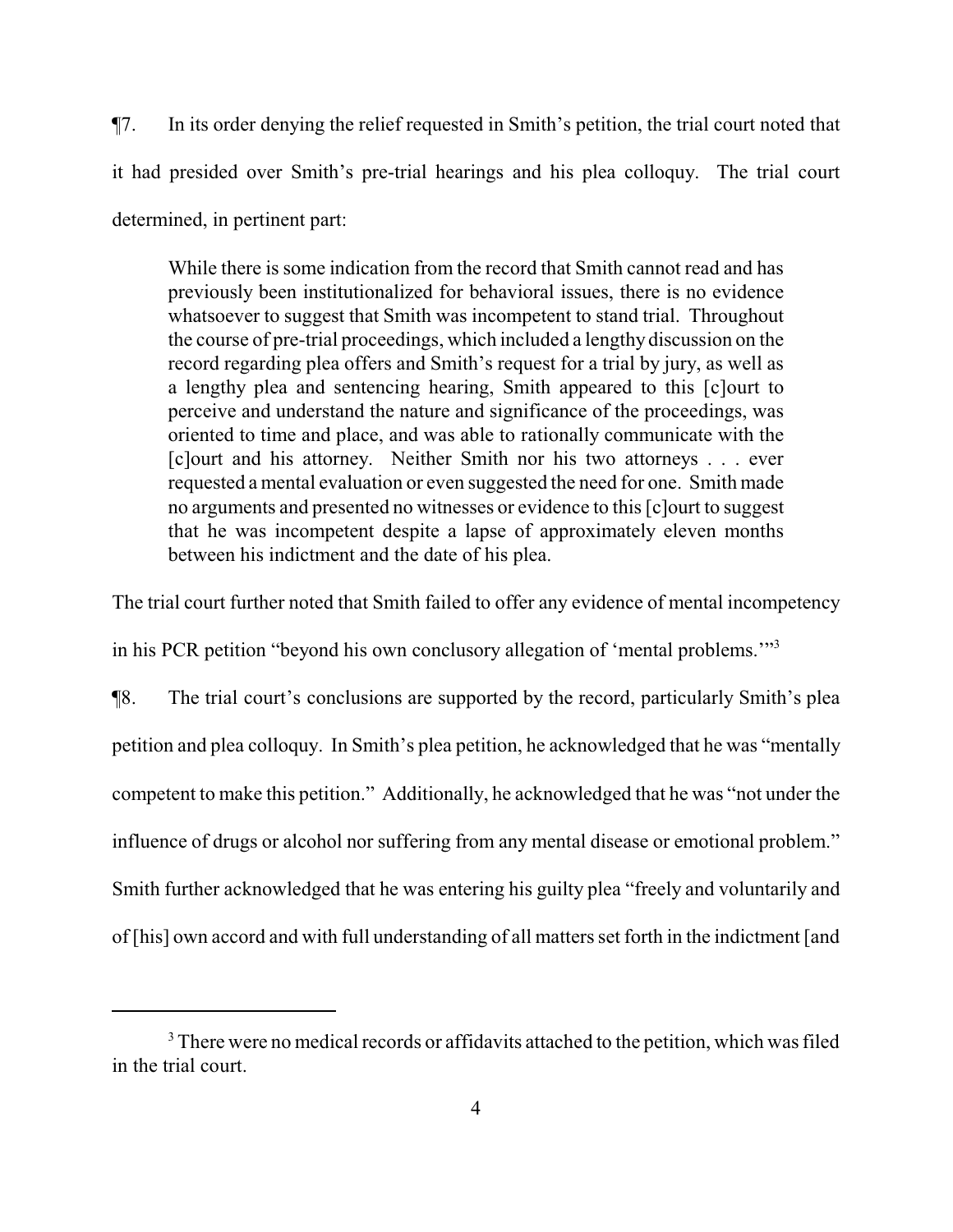in his plea petition]."

¶9. At Smith's plea colloquy during the plea hearing, the trial court asked Smith and his attorney several questions concerning Smith's plea petition. Smith acknowledged that the information in the document was "true and correct" and that he understood all the information contained in the plea petition. In addition, Smith's attorney testified that he read the entire document to Smith to ensure that Smith "fully understood" the plea petition. In regard to the sections Smith did not fully understand, Smith's attorney "explained each section to . . . Smith and he indicated that he understood each section of the petition." When asked by the court, Smith denied having "any history of mental or emotional sickness." Smith also denied ever being "declared insane or incompetent by a doctor or a court of law." Smith testified that he had been in and out of "institutions" as a child. He also testified that he could not read or write.<sup>4</sup> Smith's attorney noted that Smith suffered from attention-deficit/hyperactivitydisorder, but neither Smith nor his attorneyclaimed that Smith had a history of mental illness or suffered from schizophrenia. What's more, Smith repeatedly stated that he understood the nature of the proceedings against him and that he was pleading guilty "freely, voluntarily, and intelligently."

<sup>&</sup>lt;sup>4</sup> Although Smith claimed he could not read or write, the record shows he could at least write. The trial court noted during Smith's plea colloquy that he "petitioned the [c]ourt in his own handwriting." Further, during sentencing, a law-enforcement officer testified that Smith wrote an apology letter to his victim. Finally, it appears that Smith handwrote his pro se brief submitted to this Court. Smith has never indicated someone else wrote any of the three documents mentioned here on his behalf.